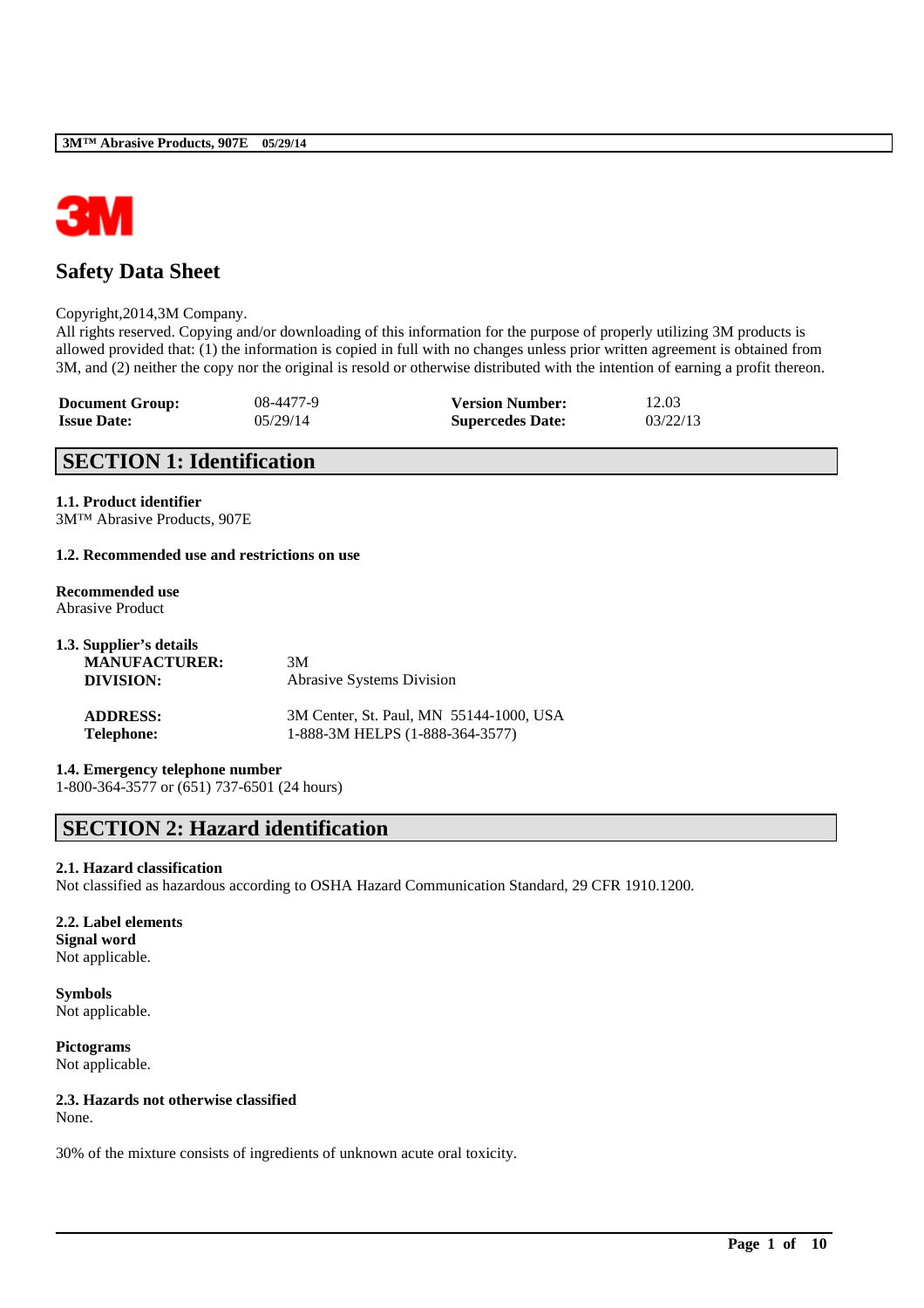# **SECTION 3: Composition/information on ingredients**

| Ingredient                                      | <b>C.A.S. No.</b> | $%$ by Wt   |
|-------------------------------------------------|-------------------|-------------|
| Ceramic Aluminum Oxide / Aluminum Oxide Mineral | 1344-28-1         | $15 - 40$   |
| Blend (non-fibrous)                             |                   |             |
| Filler                                          | 13983-17-0        | $0 - 15$    |
| Filler                                          | 1317-65-3         | $0 - 10$    |
| Inorganic Fluoride                              | 15096-52-3        | $3 - 15$    |
| Inorganic Fluoride                              | 14075-53-7        | $5 - 10$    |
| Pigment                                         | 1332-37-2         | $0.2 - 0.8$ |
| Titanium Dioxide                                | 13463-67-7        | $0.1 - 0.9$ |
| Cured Resin                                     | Mixture           | $10 - 30$   |
| Cloth Backing                                   | Mixture           | $5 - 35$    |

# **SECTION 4: First aid measures**

### **4.1. Description of first aid measures**

### **Inhalation:**

Remove person to fresh air. If you feel unwell, get medical attention.

### **Skin Contact:**

Wash with soap and water. If signs/symptoms develop, get medical attention.

### **Eye Contact:**

Flush with large amounts of water. Remove contact lenses if easy to do. Continue rinsing. If signs/symptoms persist, get medical attention.

### **If Swallowed:**

Rinse mouth. If you feel unwell, get medical attention.

## **4.2. Most important symptoms and effects, both acute and delayed**

See Section 11.1. Information on toxicological effects.

# **4.3. Indication of any immediate medical attention and special treatment required**

Not applicable

# **SECTION 5: Fire-fighting measures**

### **5.1. Suitable extinguishing media**

In case of fire: Use a fire fighting agent suitable for ordinary combustible material such as water or foam to extinguish.

\_\_\_\_\_\_\_\_\_\_\_\_\_\_\_\_\_\_\_\_\_\_\_\_\_\_\_\_\_\_\_\_\_\_\_\_\_\_\_\_\_\_\_\_\_\_\_\_\_\_\_\_\_\_\_\_\_\_\_\_\_\_\_\_\_\_\_\_\_\_\_\_\_\_\_\_\_\_\_\_\_\_\_\_\_\_\_\_\_\_

# **5.2. Special hazards arising from the substance or mixture**

None inherent in this product.

## **Hazardous Decomposition or By-Products**

| <b>Substance</b> |  |  |  |
|------------------|--|--|--|
| Carbon monoxide  |  |  |  |
| Carbon dioxide   |  |  |  |

**Substance Condition** During Combustion During Combustion

### **5.3. Special protective actions for fire-fighters**

No unusual fire or explosion hazards are anticipated.

**Page 2 of 10**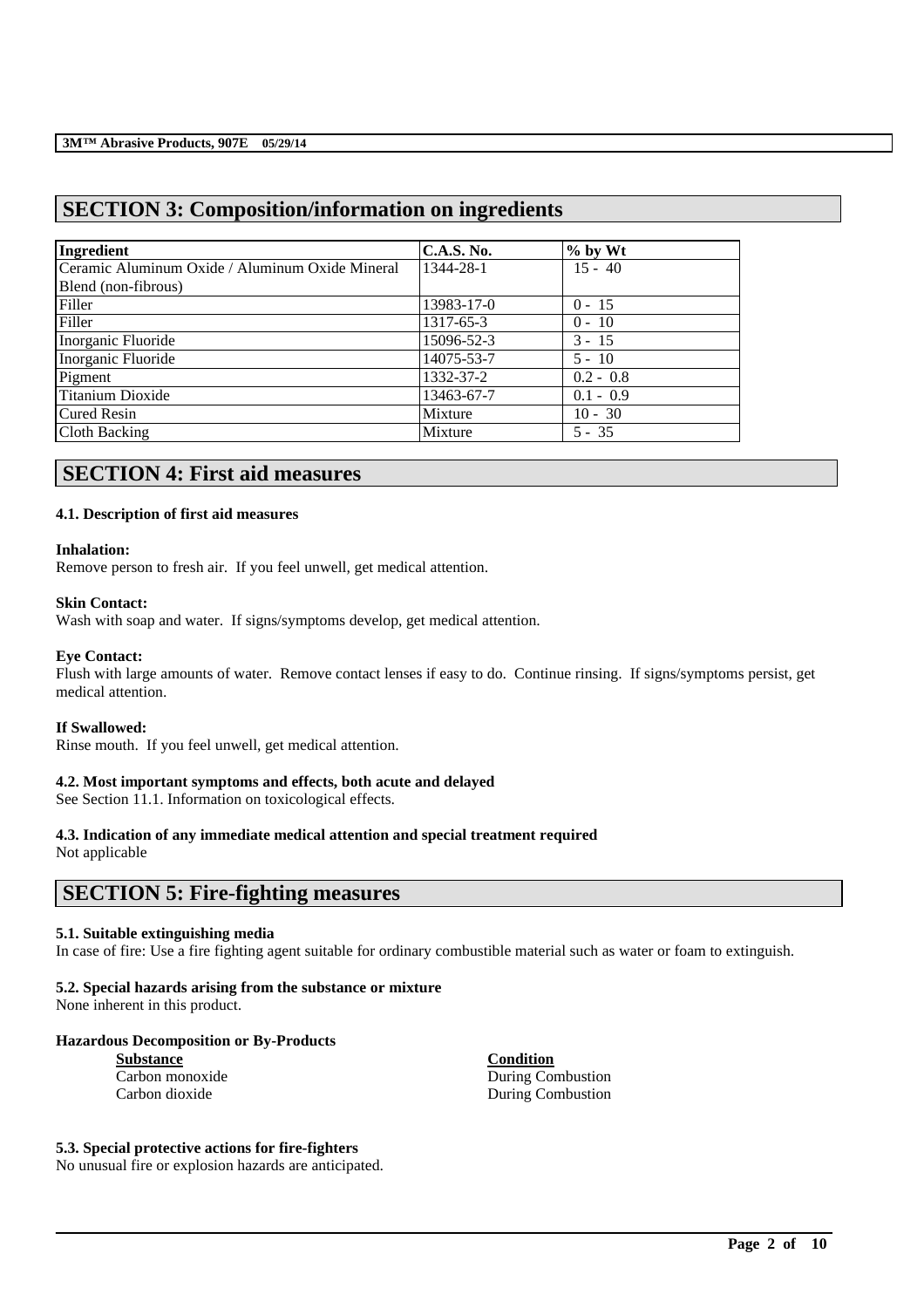# **SECTION 6: Accidental release measures**

### **6.1. Personal precautions, protective equipment and emergency procedures**

Observe precautions from other sections.

## **6.2. Environmental precautions**

Avoid release to the environment.

### **6.3. Methods and material for containment and cleaning up**

Not applicable.

# **SECTION 7: Handling and storage**

### **7.1. Precautions for safe handling**

For industrial or professional use only. Do not use in a confined area with minimal air exchange. Avoid breathing of dust created by sanding, grinding or machining. Damaged product can break apart during use and cause serious injury to face or eyes. Check product for damage such as cracks or nicks prior to use. Replace if damaged. Always wear eye and face protection when working at sanding or grinding operations or when near such operations. Avoid release to the environment. Combustible dust may form by action of this product on another material (substrate). Dust generated from the substrate during use of this product may be explosive if in sufficient concentration with an ignition source. Dust deposits should not be allowed to accumulate on surfaces because of the potential for secondary explosions.

## **7.2. Conditions for safe storage including any incompatibilities**

No special storage requirements.

# **SECTION 8: Exposure controls/personal protection**

## **8.1. Control parameters**

## **Occupational exposure limits**

| Ingredient                    | <b>C.A.S. No.</b> | <b>Agency</b> | Limit type                     | <b>Additional Comments</b> |
|-------------------------------|-------------------|---------------|--------------------------------|----------------------------|
| Filler                        | 1317-65-3         | <b>OSHA</b>   | TWA(as total dust):15          |                            |
|                               |                   |               | mg/m3;TWA(respirable           |                            |
|                               |                   |               | fraction): $5 \text{ mg/m}$ 3  |                            |
| Aluminum, insoluble compounds | 1344-28-1         | <b>ACGIH</b>  | TWA(respirable fraction):1     |                            |
|                               |                   |               | mg/m3                          |                            |
| Ceramic Aluminum Oxide /      | 1344-28-1         | <b>CMRG</b>   | TWA:1 fiber/cc                 |                            |
| Aluminum Oxide Mineral Blend  |                   |               |                                |                            |
| (non-fibrous)                 |                   |               |                                |                            |
| Ceramic Aluminum Oxide /      | 1344-28-1         | <b>OSHA</b>   | TWA(as total dust):15          |                            |
| Aluminum Oxide Mineral Blend  |                   |               | mg/m3;TWA(respirable           |                            |
| (non-fibrous)                 |                   |               | fraction): $5 \text{ mg/m}$ 3  |                            |
| <b>Titanium Dioxide</b>       | 13463-67-7        | <b>ACGIH</b>  | $TWA:10$ mg/m $3$              |                            |
| Titanium Dioxide              | 13463-67-7        | <b>CMRG</b>   | TWA(as respirable dust):5      |                            |
|                               |                   |               | mg/m3                          |                            |
| <b>Titanium Dioxide</b>       | 13463-67-7        | <b>OSHA</b>   | TWA(as total dust):15 mg/m3    |                            |
| Aluminum, insoluble compounds | 15096-52-3        | <b>ACGIH</b>  | TWA(respirable fraction):1     |                            |
|                               |                   |               | mg/m3                          |                            |
| <b>FLUORIDES</b>              | 15096-52-3        | <b>ACGIH</b>  | TWA $(as F): 2.5 mg/m3$        |                            |
| <b>FLUORIDES</b>              | 15096-52-3        | <b>OSHA</b>   | TWA $(as dust):2.5$            |                            |
|                               |                   |               | $mg/m3$ ; TWA(as F): 2.5 mg/m3 |                            |

\_\_\_\_\_\_\_\_\_\_\_\_\_\_\_\_\_\_\_\_\_\_\_\_\_\_\_\_\_\_\_\_\_\_\_\_\_\_\_\_\_\_\_\_\_\_\_\_\_\_\_\_\_\_\_\_\_\_\_\_\_\_\_\_\_\_\_\_\_\_\_\_\_\_\_\_\_\_\_\_\_\_\_\_\_\_\_\_\_\_

ACGIH : American Conference of Governmental Industrial Hygienists

AIHA : American Industrial Hygiene Association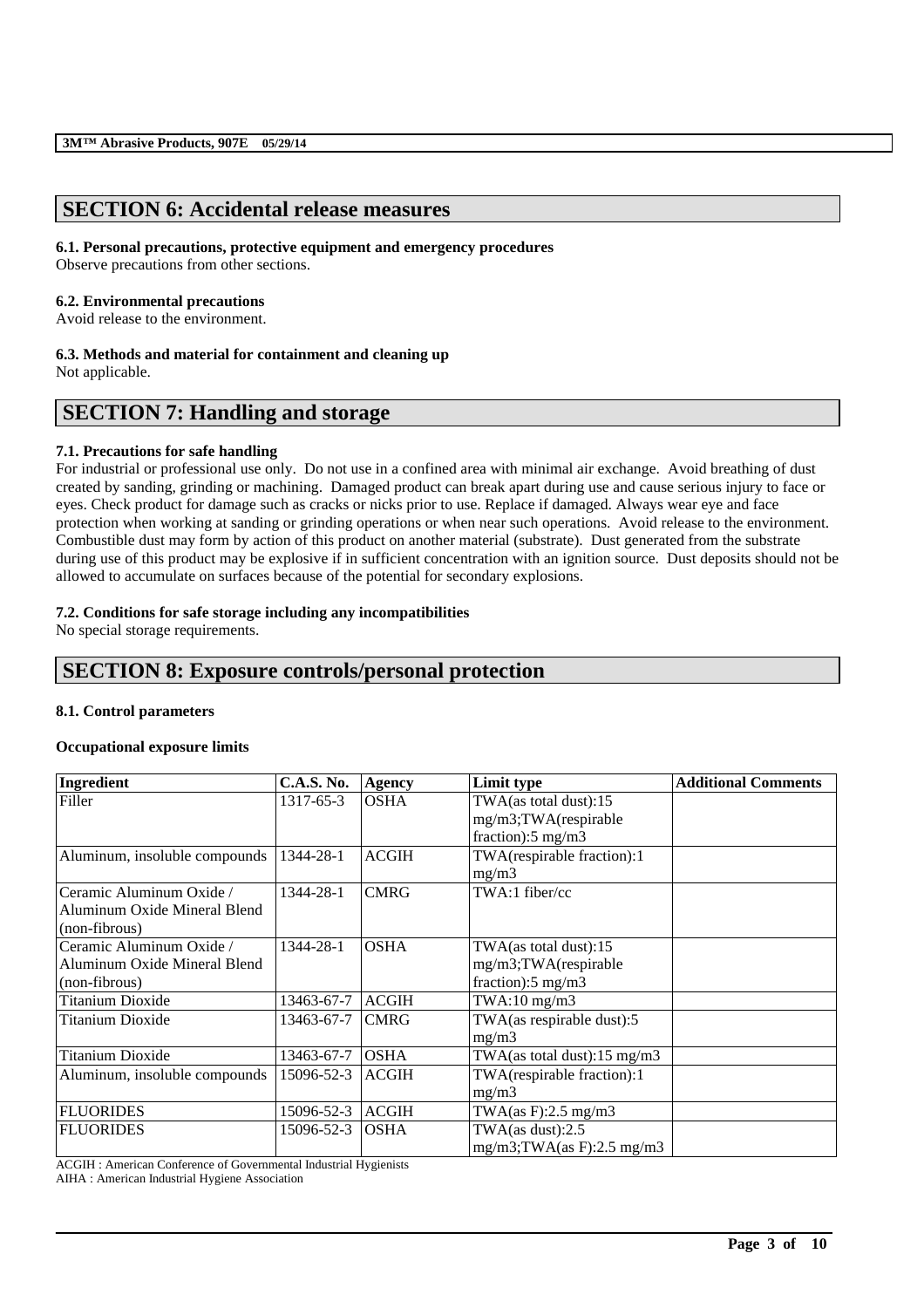CMRG : Chemical Manufacturer's Recommended Guidelines OSHA : United States Department of Labor - Occupational Safety and Health Administration TWA: Time-Weighted-Average STEL: Short Term Exposure Limit CEIL: Ceiling

### **8.2. Exposure controls**

### **8.2.1. Engineering controls**

Provide ventilation adequate to maintain dust concentration below minimum explosive concentrations. Provide appropriate local exhaust ventilation for sanding, grinding or machining. Use general dilution ventilation and/or local exhaust ventilation to control airborne exposures to below relevant Exposure Limits and/or control dust/fume/gas/mist/vapors/spray. If ventilation is not adequate, use respiratory protection equipment. Provide local exhaust at process emission sources to control exposure near the source and to prevent the escape of dust into the work area. Ensure that dust-handling systems (such as exhaust ducts, dust collectors, vessels, and processing equipment) are designed in a manner to prevent the escape of dust into the work area (i.e., there is no leakage from the equipment).

### **8.2.2. Personal protective equipment (PPE)**

### **Eye/face protection**

To minimize the risk of injury to face and eyes, always wear eye and face protection when working at sanding or grinding operations or when near such operations. Select and use eye/face protection to prevent contact based on the results of an exposure assessment. The following eye/face protection(s) are recommended: Safety Glasses with side shields

### **Skin/hand protection**

Wear appropriate gloves to minimize risk of injury to skin from contact with dust or physical abrasion from grinding or sanding.

### **Respiratory protection**

An exposure assessment may be needed to decide if a respirator is required. If a respirator is needed, use respirators as part of a full respiratory protection program. Based on the results of the exposure assessment, select from the following respirator type(s) to reduce inhalation exposure:

\_\_\_\_\_\_\_\_\_\_\_\_\_\_\_\_\_\_\_\_\_\_\_\_\_\_\_\_\_\_\_\_\_\_\_\_\_\_\_\_\_\_\_\_\_\_\_\_\_\_\_\_\_\_\_\_\_\_\_\_\_\_\_\_\_\_\_\_\_\_\_\_\_\_\_\_\_\_\_\_\_\_\_\_\_\_\_\_\_\_

Half facepiece or full facepiece air-purifying respirator suitable for particulates

For questions about suitability for a specific application, consult with your respirator manufacturer.

# **SECTION 9: Physical and chemical properties**

## **9.1. Information on basic physical and chemical properties**

| Solid                  |
|------------------------|
| Solid Abrasive Product |
| Not Applicable         |
| Not Applicable         |
| Not Applicable         |
| Not Applicable         |
| Not Applicable         |
| Not Applicable         |
| Not Classified         |
| Not Applicable         |
| Not Applicable         |
| Not Applicable         |
|                        |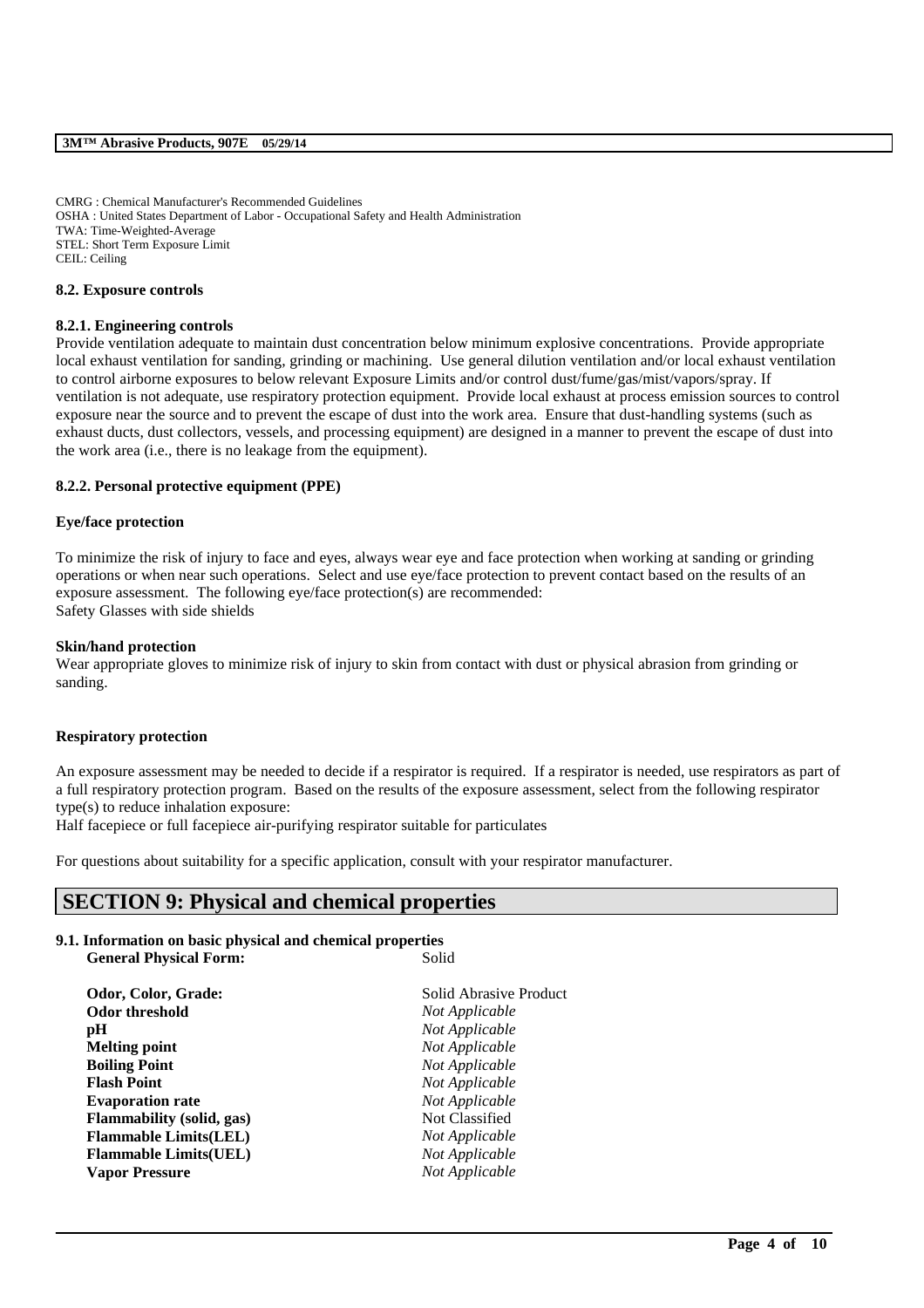| <b>Vapor Density</b>                   | Not Applicable |
|----------------------------------------|----------------|
| <b>Specific Gravity</b>                | Not Applicable |
| <b>Solubility In Water</b>             | Not Applicable |
| Solubility- non-water                  | Not Applicable |
| Partition coefficient: n-octanol/water | Not Applicable |
| <b>Autoignition temperature</b>        | Not Applicable |
| <b>Decomposition temperature</b>       | Not Applicable |
| <b>Viscosity</b>                       | Not Applicable |
|                                        |                |

# **SECTION 10: Stability and reactivity**

### **10.1. Reactivity**

This material is considered to be non reactive under normal use conditions.

**10.2. Chemical stability** Stable.

**10.3. Possibility of hazardous reactions** Hazardous polymerization will not occur.

**10.4. Conditions to avoid** None known.

**10.5. Incompatible materials** None known.

## **10.6. Hazardous decomposition products**

None known.

**Substance Condition**

Refer to section 5.2 for hazardous decomposition products during combustion.

If the product is exposed to extreme condition of heat from misuse or equipment failure, toxic decomposition products that include hydrogen fluoride and perfluoroisobutylene can occur.

# **SECTION 11: Toxicological information**

**The information below may not be consistent with the material classification in Section 2 if specific ingredient classifications are mandated by a competent authority. In addition, toxicological data on ingredients may not be reflected in the material classification and/or the signs and symptoms of exposure, because an ingredient may be present below the threshold for labeling, an ingredient may not be available for exposure, or the data may not be relevant to the material as a whole.**

\_\_\_\_\_\_\_\_\_\_\_\_\_\_\_\_\_\_\_\_\_\_\_\_\_\_\_\_\_\_\_\_\_\_\_\_\_\_\_\_\_\_\_\_\_\_\_\_\_\_\_\_\_\_\_\_\_\_\_\_\_\_\_\_\_\_\_\_\_\_\_\_\_\_\_\_\_\_\_\_\_\_\_\_\_\_\_\_\_\_

**11.1. Information on Toxicological effects**

**Signs and Symptoms of Exposure**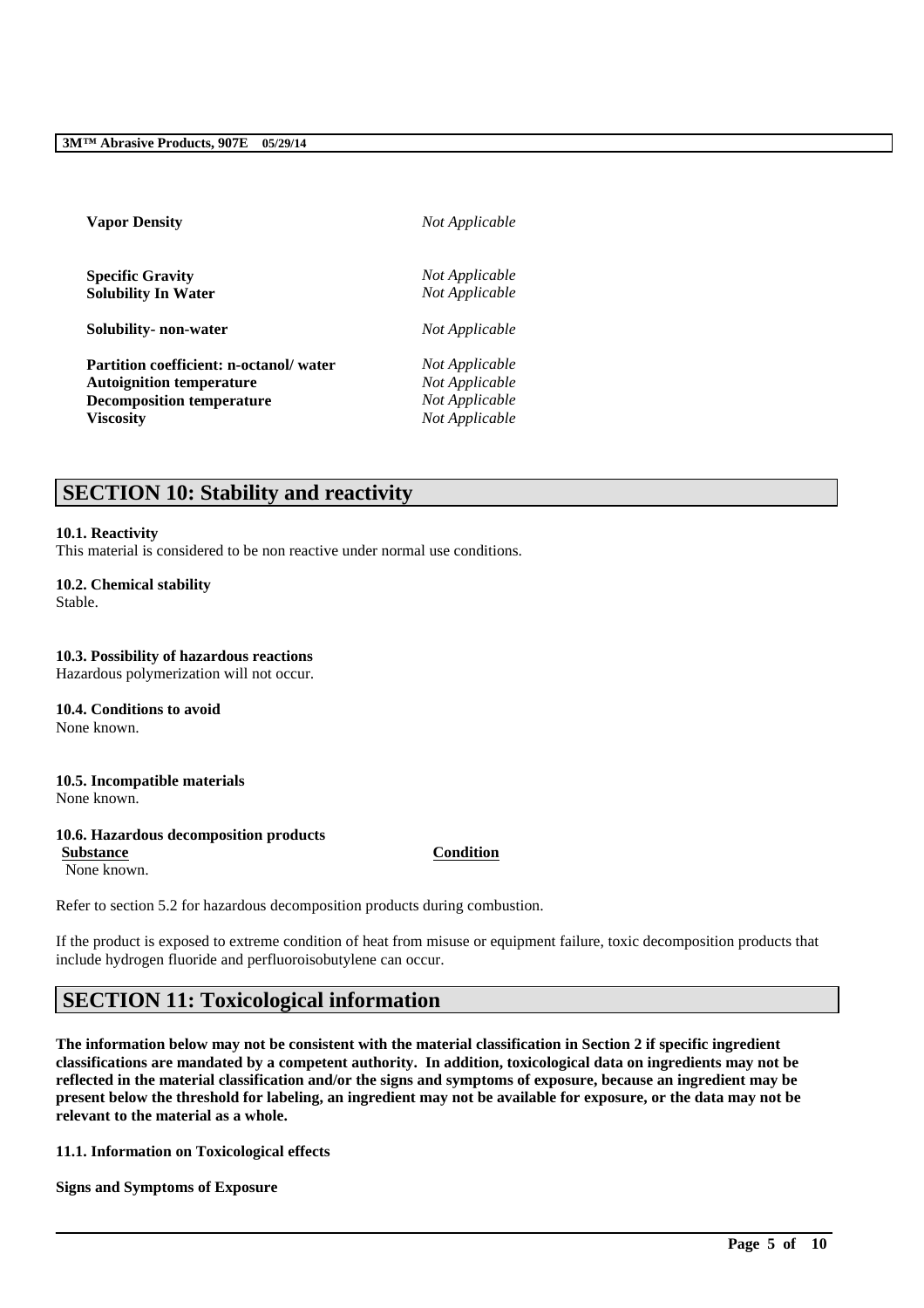### **Based on test data and/or information on the components, this material may produce the following health effects:**

### **Inhalation:**

Dust from grinding, sanding or machining may cause irritation of the respiratory system. Signs/symptoms may include cough, sneezing, nasal discharge, headache, hoarseness, and nose and throat pain.

### **Skin Contact:**

Mechanical Skin irritation: Signs/symptoms may include abrasion, redness, pain, and itching.

#### **Eye Contact:**

Mechanical eye irritation: Signs/symptoms may include pain, redness, tearing and corneal abrasion.

Dust created by grinding, sanding, or machining may cause eye irritation. Signs/symptoms may include redness, swelling, pain, tearing, and blurred or hazy vision.

### **Ingestion:**

Physical Blockage: Signs/symptoms may include cramping, abdominal pain, and constipation.

#### **Carcinogenicity:**

| Ingredient                           | NO.<br>$\cdots$ $\cdots$ | $\sim$<br>. :las<br>'Jescription                           | D.<br>Regulation                                                 |
|--------------------------------------|--------------------------|------------------------------------------------------------|------------------------------------------------------------------|
| $\mathbf{r}$<br>Dioxide<br>l'itanıum | ۔ ۔ ۔<br>140.<br>.<br>◡  | . .<br>^ T<br>Grt<br>carc<br>. .<br>Possible<br>human<br>r | International<br>Cancer<br>tor<br>Research<br>$A$ genc $V$<br>on |

#### **Additional Information:**

This document covers only the 3M product. For complete assessment, when determining the degree of hazard, the material being abraded must also be considered.

This product contains titanium dioxide. Cancer of the lungs has been observed in rats that inhaled high levels of titanium dioxide. No exposure to inhaled titanium dioxide is expected during the normal handling and use of this product. Titanium dioxide was not detected when air sampling was conducted during simulated use of similar products containing titanium dioxide. Therefore, the health effects associated with titanium dioxide are not expected during the normal use of this product. **Toxicological Data**

If a component is disclosed in section 3 but does not appear in a table below, either no data are available for that endpoint or the data are not sufficient for classification.

| <b>Acute Toxicity</b>                                 |             |                |                                                   |
|-------------------------------------------------------|-------------|----------------|---------------------------------------------------|
| <b>Name</b>                                           | Route       | <b>Species</b> | <b>Value</b>                                      |
| Overall product                                       | Ingestion   |                | No data available; calculated $ATE > 5,000$ mg/kg |
| Ceramic Aluminum Oxide / Aluminum Oxide Mineral Blend | Dermal      |                | LD50 estimated to be $> 5,000$ mg/kg              |
| (non-fibrous)                                         |             |                |                                                   |
| Ceramic Aluminum Oxide / Aluminum Oxide Mineral Blend | Inhalation- | Rat            | $LC50 > 2.3$ mg/l                                 |
| (non-fibrous)                                         | Dust/Mist   |                |                                                   |
|                                                       | (4 hours)   |                |                                                   |
| Ceramic Aluminum Oxide / Aluminum Oxide Mineral Blend | Ingestion   | Rat            | $LD50 > 5,000$ mg/kg                              |
| (non-fibrous)                                         |             |                |                                                   |
| Inorganic Fluoride                                    | Dermal      | Rabbit         | $LD50 > 2,100$ mg/kg                              |
| Inorganic Fluoride                                    | Inhalation- | Rat            | LC50 $4.5$ mg/l                                   |
|                                                       | Dust/Mist   |                |                                                   |
|                                                       | (4 hours)   |                |                                                   |
| Inorganic Fluoride                                    | Ingestion   | Rat            | LD50 $5,000$ mg/kg                                |
| Filler                                                | Dermal      |                | LD50 estimated to be $> 5,000$ mg/kg              |
| Filler                                                | Ingestion   |                | LD50 estimated to be $2,000 - 5,000$ mg/kg        |
| Filler                                                | Dermal      | Rat            | $LD50 > 2,000$ mg/kg                              |
| Filler                                                | Inhalation- | Rat            | $LC50$ 3.0 mg/l                                   |
|                                                       | Dust/Mist   |                |                                                   |
|                                                       | (4 hours)   |                |                                                   |
| Filler                                                | Ingestion   | Rat            | LD50 6,450 mg/kg                                  |
| <b>Titanium Dioxide</b>                               | Dermal      | Rabbit         | $LD50 > 10,000$ mg/kg                             |
| Titanium Dioxide                                      | Inhalation- | Rat            | $LC50 > 6.82$ mg/l                                |

\_\_\_\_\_\_\_\_\_\_\_\_\_\_\_\_\_\_\_\_\_\_\_\_\_\_\_\_\_\_\_\_\_\_\_\_\_\_\_\_\_\_\_\_\_\_\_\_\_\_\_\_\_\_\_\_\_\_\_\_\_\_\_\_\_\_\_\_\_\_\_\_\_\_\_\_\_\_\_\_\_\_\_\_\_\_\_\_\_\_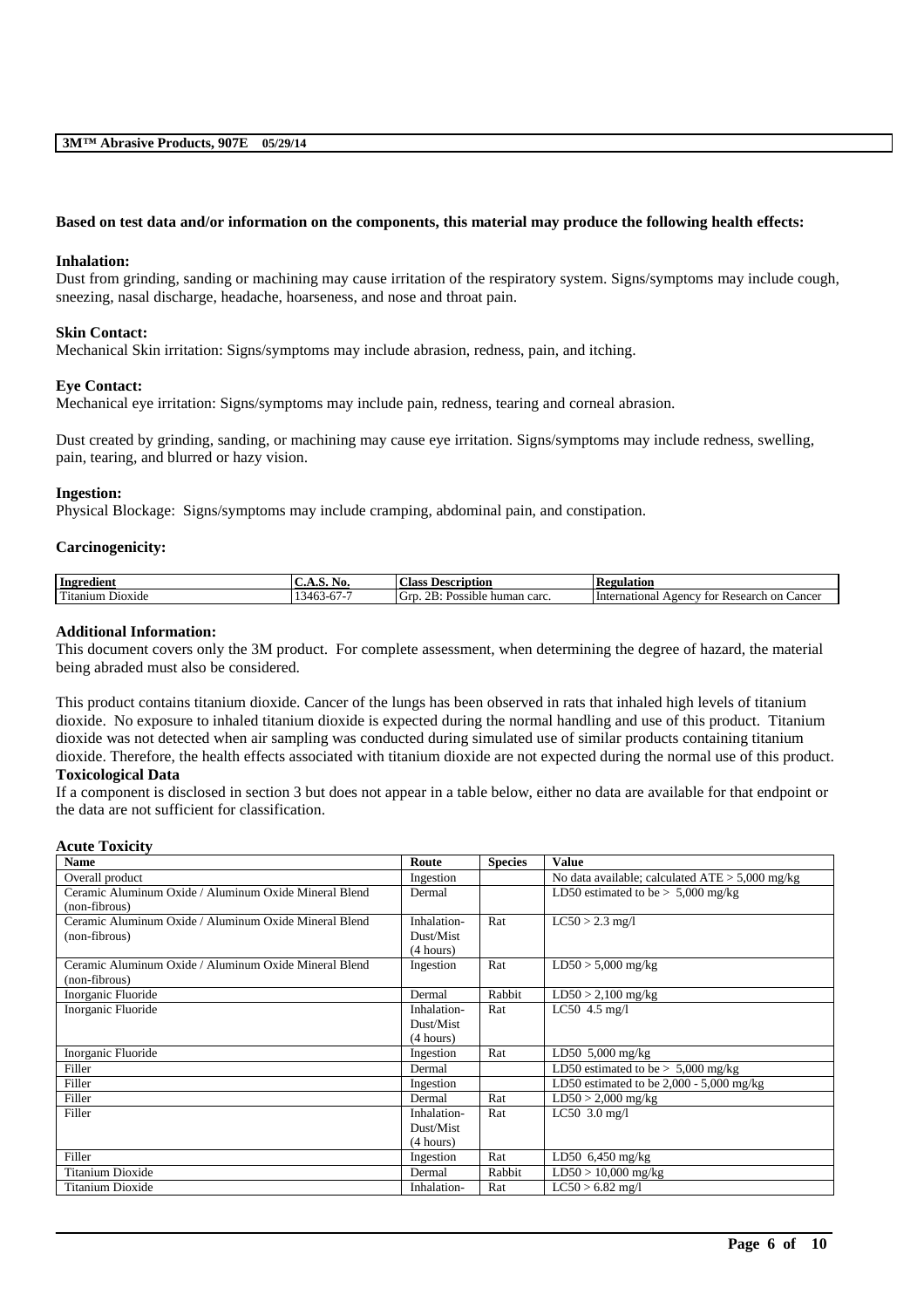|                  | Dust/Mist |           |                       |
|------------------|-----------|-----------|-----------------------|
|                  | (4 hours) |           |                       |
| Titanium Dioxide | Ingestion | Rat       | $LD50 > 10,000$ mg/kg |
| Pigment          | Dermal    | Not       | LD50 $3,100$ mg/kg    |
|                  |           | available |                       |
| Pigment          | Ingestion | Not       | LD50 $3,700$ mg/kg    |
|                  |           | available |                       |

ATE = acute toxicity estimate

### **Skin Corrosion/Irritation**

| <b>Name</b>                                                         | <b>Species</b> | Value                     |
|---------------------------------------------------------------------|----------------|---------------------------|
| Ceramic Aluminum Oxide / Aluminum Oxide Mineral Blend (non-fibrous) | Rabbit         | No significant irritation |
| Inorganic Fluoride                                                  |                | Minimal irritation        |
| Filler                                                              | Rabbit         | No significant irritation |
| Titanium Dioxide                                                    | Rabbit         | No significant irritation |
| Pigment                                                             | Rabbit         | No significant irritation |

# **Serious Eye Damage/Irritation**

| <b>Name</b>                                                         | <b>Species</b> | Value                     |
|---------------------------------------------------------------------|----------------|---------------------------|
| Ceramic Aluminum Oxide / Aluminum Oxide Mineral Blend (non-fibrous) | Rabbit         | No significant irritation |
| Inorganic Fluoride                                                  |                | Moderate irritant         |
| Filler                                                              | Rabbit         | No significant irritation |
| Titanium Dioxide                                                    | Rabbit         | No significant irritation |
| Pigment                                                             | Rabbit         | No significant irritation |

### **Skin Sensitization**

| <b>Name</b>      | <b>Species</b> | <b>Value</b>                                   |
|------------------|----------------|------------------------------------------------|
| Titanium Dioxide | Human          | Not sensitizing                                |
|                  | and            |                                                |
|                  | animal         |                                                |
| Pigment          | Human          | Some positive data exist, but the data are not |
|                  |                | sufficient for classification                  |

# **Respiratory Sensitization**

| -----------           |         |       |
|-----------------------|---------|-------|
| $\rightarrow$<br>Name | Species | ∨alue |
|                       |         |       |

# **Germ Cell Mutagenicity**

| <b>Name</b>                                                         | Route    | <b>Value</b>  |
|---------------------------------------------------------------------|----------|---------------|
| Ceramic Aluminum Oxide / Aluminum Oxide Mineral Blend (non-fibrous) | In Vitro | Not mutagenic |
| Filler                                                              | In Vitro | Not mutagenic |
| Titanium Dioxide                                                    | In Vitro | Not mutagenic |
| Titanium Dioxide                                                    | In vivo  | Not mutagenic |
| Pigment                                                             | In Vitro | Not mutagenic |

# **Carcinogenicity**

| <b>Name</b>                                                 | Route      | <b>Species</b> | Value                                          |
|-------------------------------------------------------------|------------|----------------|------------------------------------------------|
| Ceramic Aluminum Oxide / Aluminum Oxide Mineral Blend (non- | Inhalation | Rat            | Not carcinogenic                               |
| fibrous)                                                    |            |                |                                                |
| Titanium Dioxide                                            | Ingestion  | Multiple       | Not carcinogenic                               |
|                                                             |            | animal         |                                                |
|                                                             |            | species        |                                                |
| Titanium Dioxide                                            | Inhalation | Rat            | Carcinogenic                                   |
| Pigment                                                     | Inhalation | Human          | Some positive data exist, but the data are not |
|                                                             |            |                | sufficient for classification                  |

# **Reproductive Toxicity**

# **Reproductive and/or Developmental Effects**

| Name   | Route     | Value                    | <b>Species</b> | <b>Test Result</b>     | Exposure<br><b>Duration</b> |
|--------|-----------|--------------------------|----------------|------------------------|-----------------------------|
| Filler | Ingestion | Not toxic to development | Rat            | NOAEL 625<br>mg/kg/day | premating $\&$<br>during    |

\_\_\_\_\_\_\_\_\_\_\_\_\_\_\_\_\_\_\_\_\_\_\_\_\_\_\_\_\_\_\_\_\_\_\_\_\_\_\_\_\_\_\_\_\_\_\_\_\_\_\_\_\_\_\_\_\_\_\_\_\_\_\_\_\_\_\_\_\_\_\_\_\_\_\_\_\_\_\_\_\_\_\_\_\_\_\_\_\_\_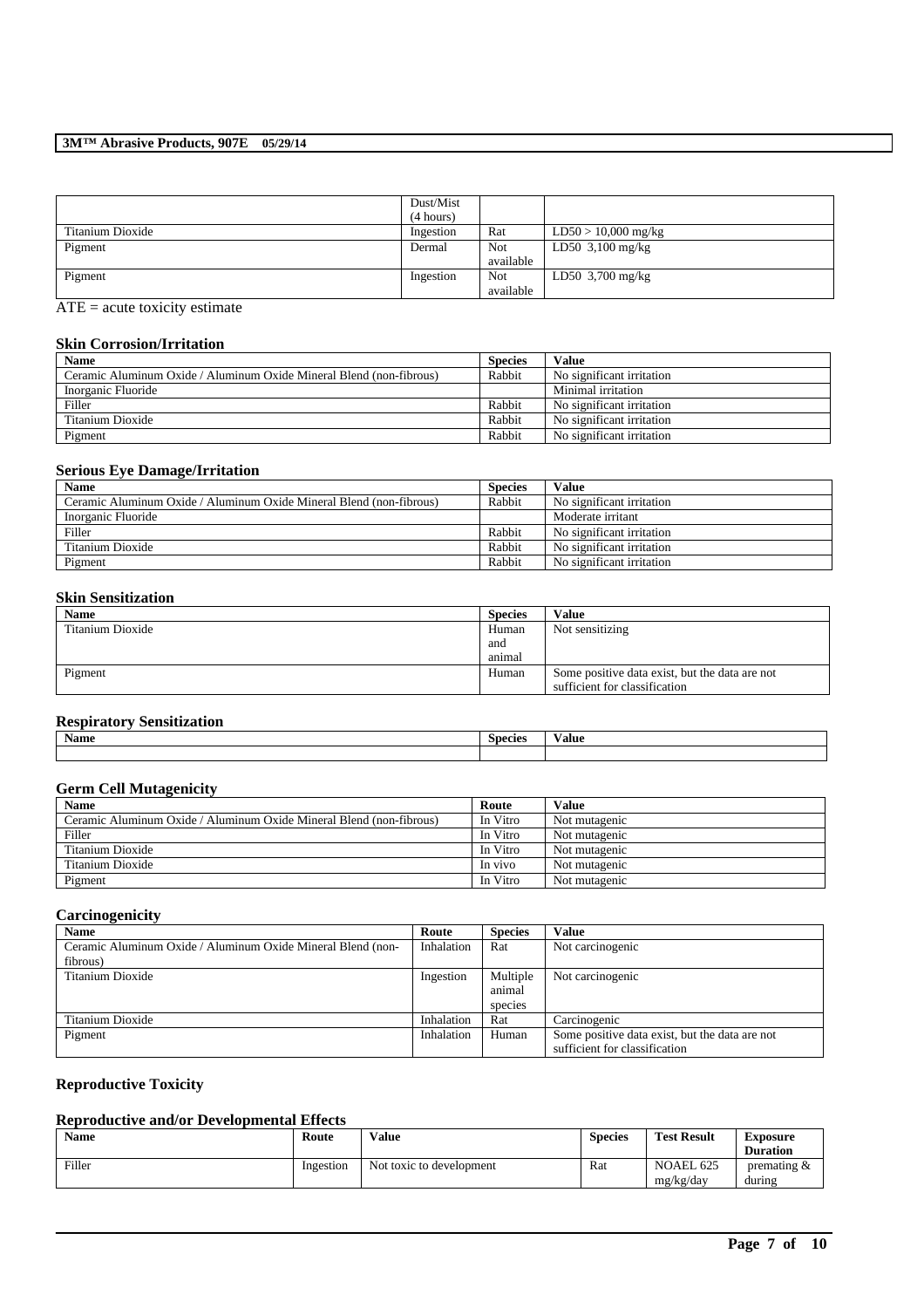**Target Organ(s)**

### **Specific Target Organ Toxicity - single exposure**

| <b>Name</b> | Route      | Target Organ(s)    | Value                 | <b>Species</b> | <b>Test Result</b>                    | <b>Exposure</b><br><b>Duration</b> |
|-------------|------------|--------------------|-----------------------|----------------|---------------------------------------|------------------------------------|
| Filler      | Inhalation | respiratory system | All data are negative | Rat            | <b>NOAEL</b><br>$0.812 \text{ m}$ g/l | 90 minutes                         |

### **Specific Target Organ Toxicity - repeated exposure**

| <b>Name</b>                                                               | Route      | <b>Target Organ(s)</b>                 | <b>Value</b>                                                                       | <b>Species</b>         | <b>Test Result</b>            | <b>Exposure</b><br><b>Duration</b> |
|---------------------------------------------------------------------------|------------|----------------------------------------|------------------------------------------------------------------------------------|------------------------|-------------------------------|------------------------------------|
| Ceramic Aluminum Oxide<br>/ Aluminum Oxide Mineral<br>Blend (non-fibrous) | Inhalation | pneumoconiosis  <br>pulmonary fibrosis | Some positive data exist, but the<br>data are not sufficient for<br>classification | Human                  | <b>NOAEL Not</b><br>available | occupational<br>exposure           |
| Inorganic Fluoride                                                        | Inhalation | bone, teeth, nails,<br>and/or hair     | Some positive data exist, but the<br>data are not sufficient for<br>classification |                        | <b>HHA</b>                    |                                    |
| Filler                                                                    | Inhalation | respiratory system                     | Some positive data exist, but the<br>data are not sufficient for<br>classification | Human                  | NOAEL Not<br>available        | occupational<br>exposure           |
| Filler                                                                    | Inhalation | pulmonary fibrosis                     | All data are negative                                                              | Human<br>and<br>animal | NOAEL Not<br>available        |                                    |
| Inorganic Fluoride                                                        | Inhalation | bone, teeth, nails,<br>and/or hair     | Some positive data exist, but the<br>data are not sufficient for<br>classification |                        | <b>HHA</b>                    |                                    |
| Filler                                                                    | Inhalation | respiratory system                     | Some positive data exist, but the<br>data are not sufficient for<br>classification | Human                  | <b>NOAEL Not</b><br>available | occupational<br>exposure           |
| <b>Titanium Dioxide</b>                                                   | Inhalation | respiratory system                     | Some positive data exist, but the<br>data are not sufficient for<br>classification | Rat                    | <b>LOAEL</b><br>$0.010$ mg/l  | 2 years                            |
| <b>Titanium Dioxide</b>                                                   | Inhalation | pulmonary fibrosis                     | All data are negative                                                              | Human                  | <b>NOAEL Not</b><br>available | occupational<br>exposure           |
| Pigment                                                                   | Inhalation | pulmonary fibrosis  <br>pneumoconiosis | Some positive data exist, but the<br>data are not sufficient for<br>classification | Human                  | <b>NOAEL Not</b><br>available | occupational<br>exposure           |

#### **Aspiration Hazard**

| <b>Name</b> | $-$<br>Value |
|-------------|--------------|
|             |              |

**Please contact the address or phone number listed on the first page of the SDS for additional toxicological information on this material and/or its components.**

# **SECTION 12: Ecological information**

### **Ecotoxicological information**

Please contact the address or phone number listed on the first page of the SDS for additional ecotoxicological information on this material and/or its components.

## **Chemical fate information**

Please contact the address or phone number listed on the first page of the SDS for additional chemical fate information on this material and/or its components.

\_\_\_\_\_\_\_\_\_\_\_\_\_\_\_\_\_\_\_\_\_\_\_\_\_\_\_\_\_\_\_\_\_\_\_\_\_\_\_\_\_\_\_\_\_\_\_\_\_\_\_\_\_\_\_\_\_\_\_\_\_\_\_\_\_\_\_\_\_\_\_\_\_\_\_\_\_\_\_\_\_\_\_\_\_\_\_\_\_\_

# **SECTION 13: Disposal considerations**

### **13.1. Disposal methods**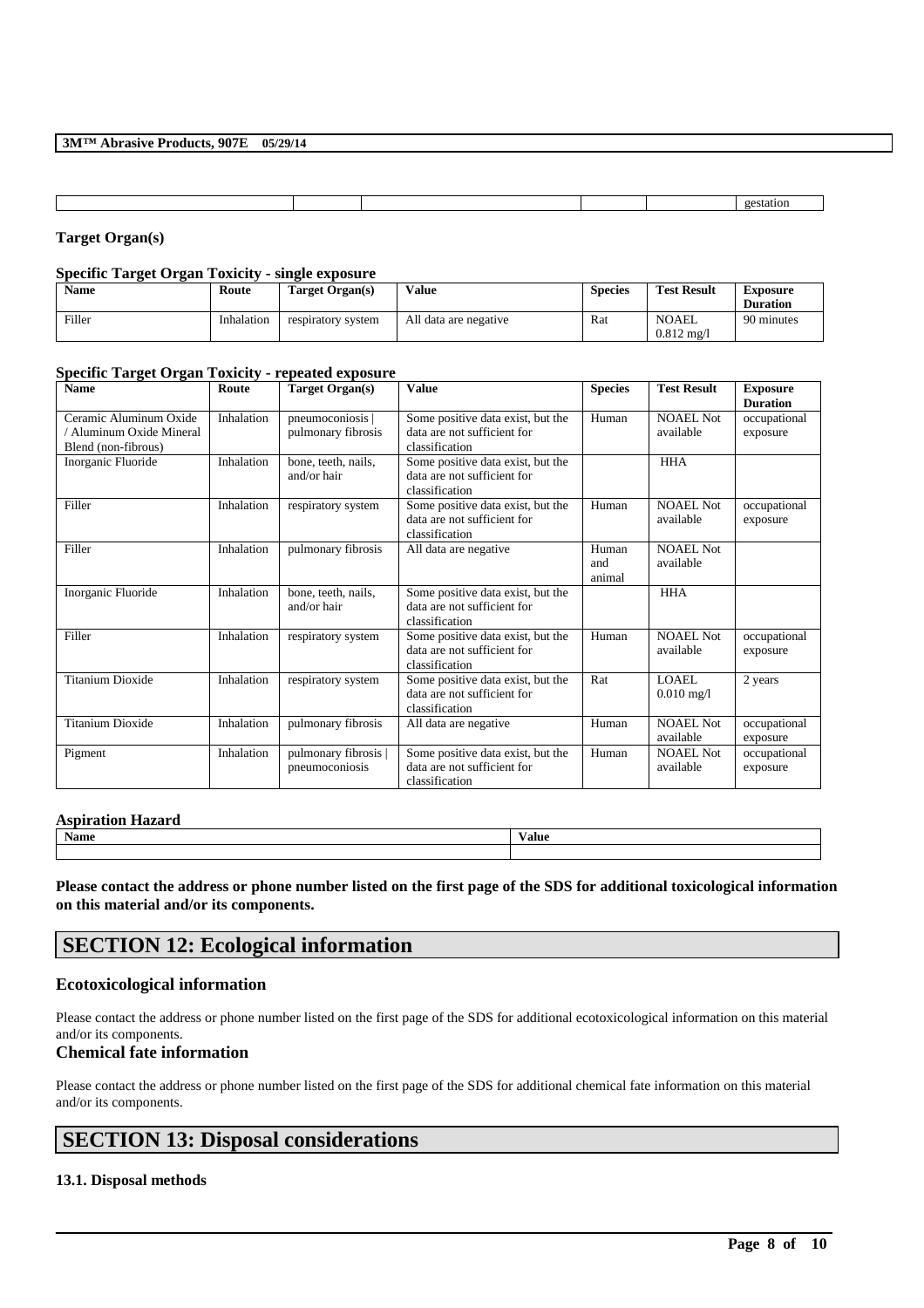Dispose of contents/ container in accordance with the local/regional/national/international regulations.

The substrate that was abraded must be considered as a factor in the disposal method for this product. Incinerate in a permitted waste incineration facility. Proper destruction may require the use of additional fuel during incineration processes. As a disposal alternative, utilize an acceptable permitted waste disposal facility.

## **EPA Hazardous Waste Number (RCRA):** Not regulated

# **SECTION 14: Transport Information**

Not regulated per U.S. DOT, IATA or IMO.

*These transportation classifications are provided as a customer service. As the shipper YOU remain responsible for complying with all applicable laws and regulations, including proper transportation classification and packaging. 3M transportation classifications are based on product formulation, packaging, 3M policies and 3M understanding of applicable current regulations. 3M does not guarantee the accuracy of this classification information. This information applies only to transportation classification and not the packaging, labeling, or marking requirements. The original 3M package is certified for U.S. ground shipment only. If you are shipping by air or ocean, the package may not meet applicable regulatory requirements.* 

# **SECTION 15: Regulatory information**

# **15.1. US Federal Regulations**

Contact 3M for more information.

## **311/312 Hazard Categories:**

Fire Hazard - No Pressure Hazard - No Reactivity Hazard - No Immediate Hazard - No Delayed Hazard - No

## **15.2. State Regulations**

Contact 3M for more information.

## **15.3. Chemical Inventories**

This product is an article as defined by TSCA regulations, and is exempt from TSCA Inventory listing requirements.

Contact 3M for more information.

## **15.4. International Regulations**

Contact 3M for more information.

**This SDS has been prepared to meet the U.S. OSHA Hazard Communication Standard, 29 CFR 1910.1200.**

# **SECTION 16: Other information**

### **NFPA Hazard Classification**

**Health:** 0 **Flammability:** 1 **Instability:** 0 **Special Hazards:** None

National Fire Protection Association (NFPA) hazard ratings are designed for use by emergency response personnel to address the hazards that are presented by short-term, acute exposure to a material under conditions of fire, spill, or similar emergencies. Hazard ratings are primarily based on the inherent physical and toxic properties of the material but also include the toxic properties of combustion or decomposition products that are known to be generated in significant quantities.

\_\_\_\_\_\_\_\_\_\_\_\_\_\_\_\_\_\_\_\_\_\_\_\_\_\_\_\_\_\_\_\_\_\_\_\_\_\_\_\_\_\_\_\_\_\_\_\_\_\_\_\_\_\_\_\_\_\_\_\_\_\_\_\_\_\_\_\_\_\_\_\_\_\_\_\_\_\_\_\_\_\_\_\_\_\_\_\_\_\_